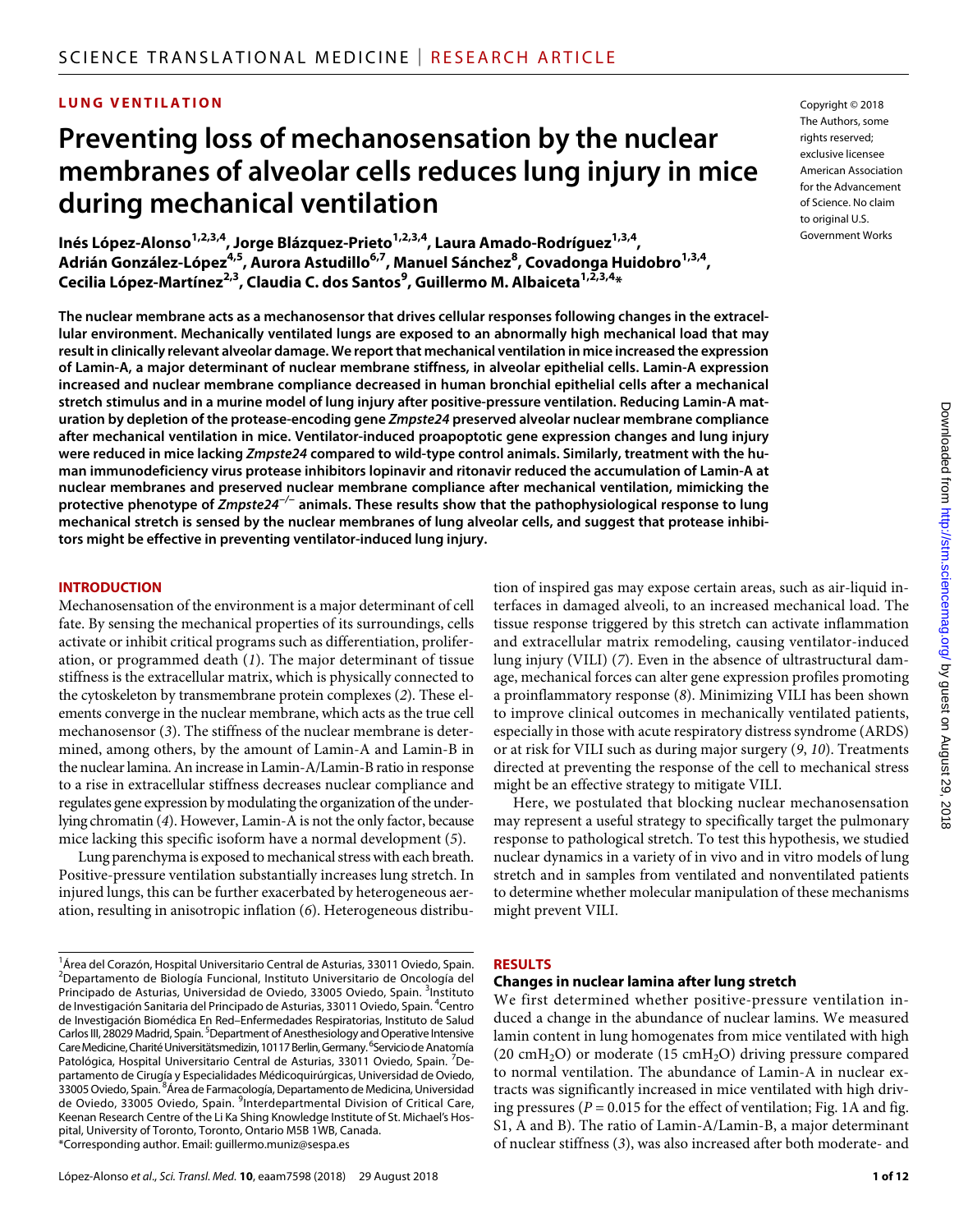high-pressure mechanical ventilation (*P* = 0.002 for the effect of ventilation; Fig. 1B). Increase in Lamin-A content was associated with a significant increment in both products of *Lmna* gene expression, coding for Lamin-A and Lamin-C ( $P = 0.02$  for each one; Fig. 1C). The increased expression was also reflected in a stronger staining of Lamin-A in the nuclear lamina (Fig. 1D and fig. S1C). Similarly, lung tissue samples from critically ill patients (table S1) demonstrated a stronger LAMIN-A staining in the nuclear envelope in alveoli of those who received mechanical ventilation compared to nonventilated patients ( $P = 0.018$  for the effect of ventilation), with no changes in LAMIN-B staining (Fig. 1, E and F). We did not detect a significant difference between patients with ARDS versus those without ARDS. Representative histological sections of airway epithelium and endothelium are shown in fig. S2 (A and B).

Next, we explored changes in nuclear stiffness by micropipette aspiration (Fig. 1G). We applied equibiaxial stretch for different times to human bronchial epithelial cells (BEAS-2b) and measured their lamin content and nuclear compliances. LAMIN-A/LAMIN-B ratio increased after 30 min of stretch, and this persisted up to 60 min (*P* < 0.001 in ANOVA; fig. S3, A and B). In separate experiments, cells were stretched for 1 hour and then left in static conditions for assessing recovery time. After 30 min of recovery, LAMIN-A/ LAMIN-B ratio returned to baseline values (fig. S3B). In parallel, nuclear compliance significantly decreased with mechanical stretch (*P* < 0.0001 in ANOVA; Fig. 1H). During the recovery phase, compliance was still reduced after 10 min but returned to baseline values at 30 and 60 min (Fig. 1H). In contrast, when human lung fibroblasts (MRC-5 cell line) were subjected to the same mechanical stretch, no changes in LAMIN-A/LAMIN-B ratio or nuclear compliance were observed (fig. S3, C to E). These results suggest that stretch triggers a unique response within lung epithelial cells.

#### **Changes in nuclear compliance and development of lung injury**

To clarify the role of the nuclear envelope in VILI, we studied the effects of mechanical ventilation in *LmnaLCS/LCS* mice, which lack Lamin-A but have only minimal alterations in nuclear membrane dynamics (*5*). After mechanical ventilation, these mice showed a similar injury to their wild-type counterparts (fig. S4, A and B). Nuclear compliance decreased after ventilation (fig. S4C), and there were no differences in *Egr1* or *Ier3* gene expression, markers of mechanosensation(fig. S4, D and E). Therefore, absence of Lamin-A with preserved nuclear mechanics did not prevent lung injury after mechanical ventilation.

Then, we studied the effects of mechanical stretch in animals with more severe abnormalities of the nuclear envelope and its mechanical properties, such as the *Zmpste24−/−* mice. The protein encoded by this gene is a metallopeptidase involved in the processing of Lamin-A, so that loss of *Zmpste24* results in abnormal Lamin-A maturation and accumulation of Prelamin-A (*11*). Accumulation of Prelamin-A results in severe abnormalities of the nuclear envelope and accelerated aging (*12*). *Zmpste24−/−* mice exposed to mechanical ventilation with two different driving pressures are partially protected from VILI compared to wild type; *Zmpste24−/−* mice developed lower histological injury scores and decreased alveolocapillary permeability (Fig. 2, A to C). In line with these findings, mutant mice showed preserved oxygenation (Fig. 2D) and lung compliance (Fig. 2E) after ventilation with a pressure of 15  $cmH<sub>2</sub>O$ . Decreased susceptibility to injury as determined by decreased evidence of his-

López-Alonso *et al*., *Sci. Transl. Med.* **10**, eaam7598 (2018) 29 August 2018

tological damage was likely not due to a differential inflammatory response, as the changes in lung neutrophilic infiltration (fig. S5, A and B), *Il6* (fig. S5C), or *Cxcl2* (fig. S5D) gene expression were similar in both genotypes.

As expected, absence of *Zmpste24* resulted in accumulation of Prelamin-A and no changes in protein concentration with ventilation (Fig. 2F and fig. S6A), but with an increase in Lamin-B only after ventilation with a peak pressure of 20  $\text{cm}H_2\text{O}$  (fig. S6B). The Prelamin-A/Lamin-B ratio in these animals was not changed (Fig. 2G). Immunohistochemical studies confirmed the increase in mature Lamin-A in wild-type animals after mechanical ventilation and an accumulation of Prelamin-A in gene-deficient mice (fig. S7, A to C).

Next, we measured nuclear stiffness in nuclei isolated from mice lung tissue under baseline conditions and immediately after exposure to ventilation. After mechanical ventilation, nuclei from wildtype animals became stiffer compared to nuclei from *Zmpste24−/−* mice (Fig. 2H). Electron microscopy studies revealed a more euchromatic nucleus after mechanical ventilation in wild-type mice, but with persistence of heterochromatin foci in *Zmpste24−/−* mice (Fig. 2I). This difference correlated to a higher expression of mechanosensitive genes *Egr1* and *Ier3* in knockout mice after mechanical ventilation (Fig. 2, J and K). In addition, in vitro silencing of *ZMPSTE24*, but not *LMNA*, resulted in increased *EGR1* expression in human bronchial epithelial cells (BEAS-2b) exposed to equibiaxial cyclic stretch, reinforcing the validity of our in vivo results (Fig. 2L).

Finally, to determine whether the protective effect was restricted to mechanical ventilation, we studied *Zmpste24−/−* and wild-type mice after lipopolysaccharide (LPS) injection in lungs. There were no differences between genotypes in lung injury parameters or mechanosensitive gene expression (fig. S8, A to E).

#### **Proapoptotic cell reprogramming after stretch**

To characterize the biological mechanisms by which nuclear membrane stiffness alters susceptibility to lung injury, we profiled pulmonary gene expression in *Zmpste24−/−* mice under baseline conditions and after mechanical ventilation [microarray data available at Gene Expression Omnibus (GEO), accession number GSE85269]. Principal components analysis showed clustering of each sample according to ventilation and genotype (fig. S9). A total of 3050 genes were significantly changed by mechanical ventilation in both genotypes (with an adjusted *P* value lower than 0.05; Fig. 3A). Top 200 differentially expressed genes are shown in Fig. 3B. There was a predominance of up-regulated genes in *Zmpste24−/−* after ventilation compared to wild-type mice.

To test the hypothesis that the response to mechanical stress differs depending on the stiffness of the nuclear lamina (the different genotypes), we focused on 24 genes for which mechanosensitivity has been previously reported (*13*–*20*). Among these, a majority was overexpressed in ventilated *Zmpste24−/−* compared to wild-type mice (fig. S10, A and B).

Functional enrichment of differential transcriptomic profiles was performed using Ingenuity Pathway Analysis software to identify predicted functional differences between genotypes. This analysis showed that a number of pathways related to cell death, cell cycle arrest, and proliferation were differentially activated between wildtype and *Zmpste24−/−* mice after ventilation (Fig. 3C). In addition, differential expression of the 1855 genes annotated to "programmed cell death" category of the Gene Ontology database (AmiGo 2.0,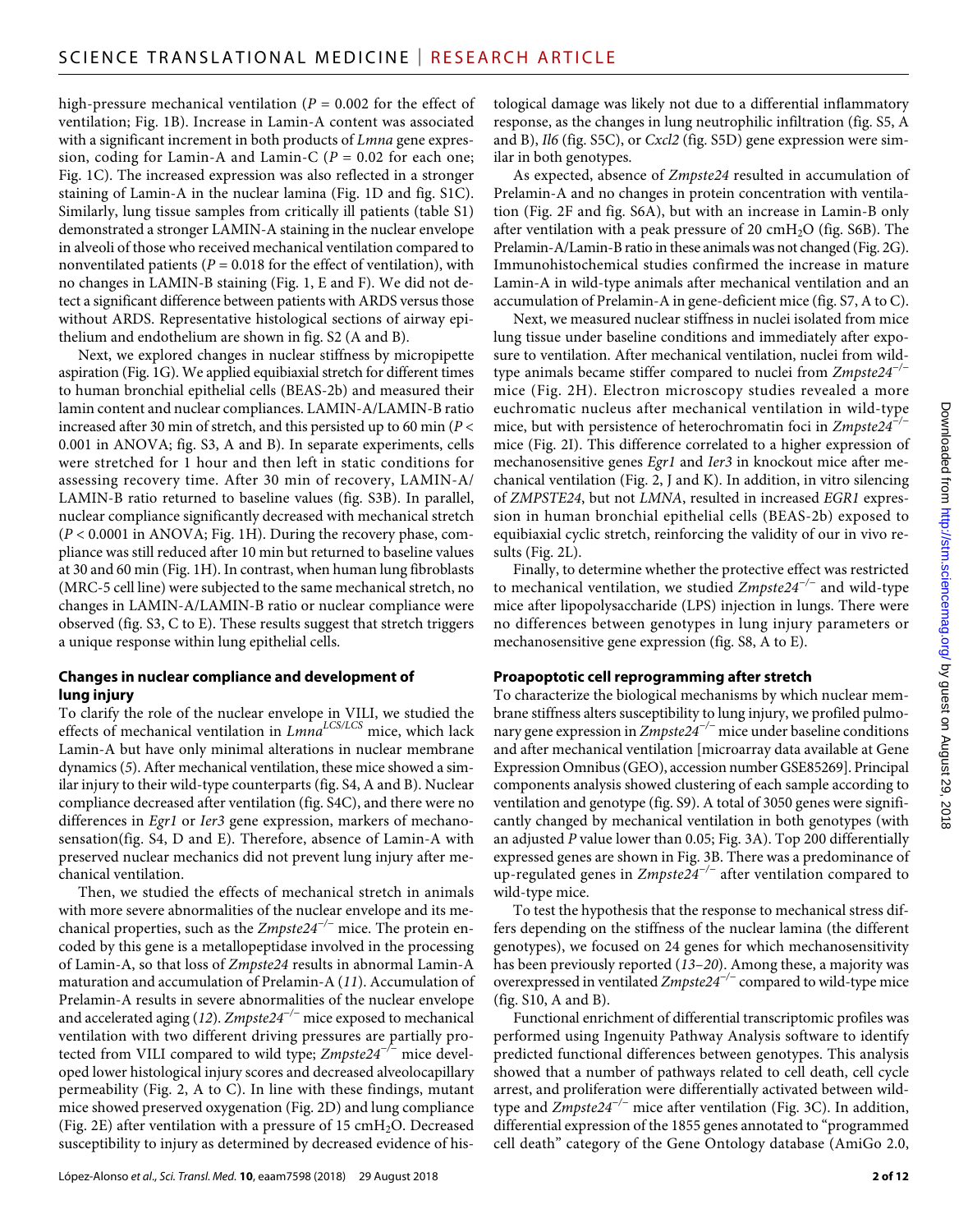

**Fig. 1. Scaling of nuclear lamins with driving pressures in alveolar epithelium.** (**A**) Representative Western blot showing Lamin-A, Lamin-B, and Lamin-C abundance during spontaneous breathing (baseline) or during mechanical ventilation with different driving pressures (15 and 20 cmH<sub>2</sub>O) [means ± SEM, P value obtained using oneway analysis of variance (ANOVA); brackets indicate significant post hoc comparisons using a Tukey's honest significant difference (HSD) test; *n* = 5 per condition]. (**B** and **C**) Bar graph showing Lamin-A/Lamin-B ratio (B; *n* = 5 per condition) and *Lmna* gene expression (C; *n* = 8 per condition) at baseline and during mechanical ventilation. Data are shown as means ± SEM, P values obtained using a *t* test. (D) Representative immunofluorescence of lungs from spontaneous breathing (Baseline) and mechanically ventilated mice (with a driving pressure of 15 cmH2O). DAPI, 4′,6-diamidino-2-phenylindole. (**E**) Bar graphs showing LAMIN-A (top) and LAMIN-B (bottom) expression in airway epithelium, endothelium, and alveoli in lung samples from autopsies of patients who died during spontaneous breathing (*n* = 5) or mechanical ventilation alone or in combination with ARDS (*n* = 5 and *n* = 7, respectively). Data are shown as means ± SEM; *P* values indicate comparison between ventilated and nonventilated patients using two-way ANOVA including lung injury and ventilation as factors, followed by Tukey's HSD post hoc test when significant (brackets). (**F**) Representative histology of alveoli showing LAMIN-A and LAMIN-B expression in patients described in (E). (**G**) Schematic representation of nuclear compliance measurements using micropipette aspiration. (**H**) Changes in compliance of nuclei (means ± SEM; *n* = 3 per group) from BEAS-2b cells at different times after stretch and recovery (*P* values obtained in the repeated-measurements ANOVA; asterisks represent a *P* value lower than 0.05 in Tukey's HSD post hoc tests when compared to baseline values).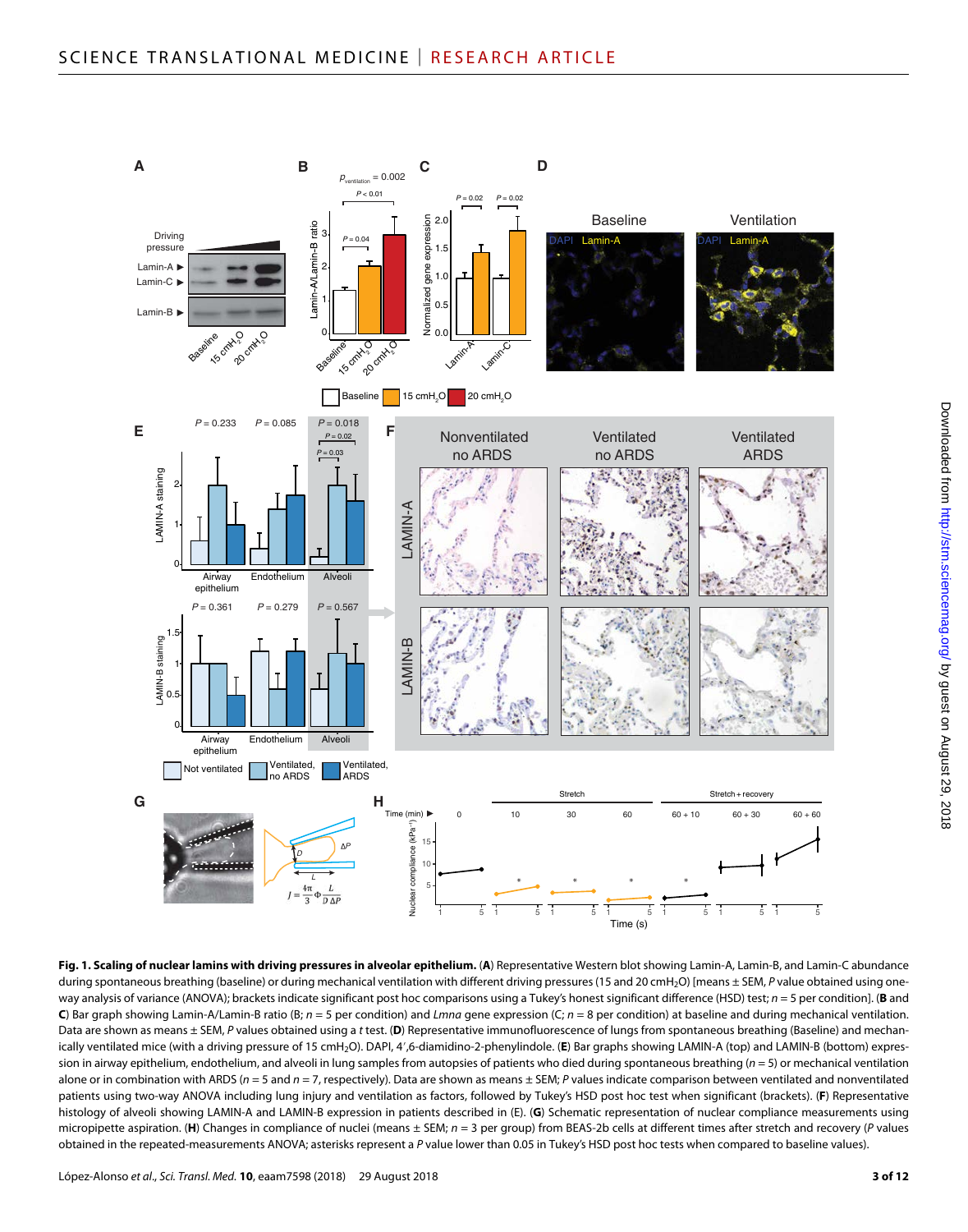

**Fig. 2. Lung injury in** *Zmpste24***-deficient mice.** (**A** and **B**) Bar graphs showing lung damage after mechanical ventilation in wild-type and *Zmpste24−/−* mice, measured by a histological scale (A) or the albumin content of bronchoalveolar lavage fluid (BALF; B). *P* values obtained using two-way ANOVA including genotype and ventilation as factors; brackets indicate significant post hoc comparisons using a Tukey's HSD test; *n* = 8 per condition and genotype. (**C**) Representative histological lung sections. (**D** and **E**) Values of arterial PO<sub>2</sub> (D) and lung compliance (E) after ventilation with a driving pressure of 15 cmH<sub>2</sub>O. *P* value obtained using a *t* test; *n* = 4 per genotype and condition. (**F**) Representative Western blot showing the presence of Prelamin-A in mutant mice compared to the mature form observed in wild-type animals. (**G**) Quantification of Prelamin-A/Lamin-B ratio in *Zmpste24−/−* mice in baseline conditions or after ventilation with 15 or 20 cmH2O driving pressure (*n* = 5 per group; *P* value obtained using one-way ANOVA). (**H**) Graphs showing nuclear compliance measured by micropipette aspiration of nuclei from lungs of wild-type and *Zmpste24−/−* mice in baseline conditions and after mechanical ventilation (*n* = 6 per condition and genotype; *P* values obtained using one-way ANOVA; brackets show *P* values of Tukey's HSD post hoc comparisons). (I) Representative images of electron microscopy showing chromatin rearrangement in response to mechanical ventilation in nuclei from wildtype and mutant animals. (**J** and **K**) Expression of the mechanosensitive genes *Egr1* (H) and *Ier3* (I) [*P* values obtained using two-way ANOVA including genotype and ventilation as factors, followed by Tukey's HSD post hoc test when significant (brackets); *n* = 8 per condition and genotype]. (**L**) Effects of silencing *ZMPSTE24* or *LMNA* expression in human bronchial cells subjected to stretch compared to pretreatment with a sham small interfering RNA (siRNA) [*P* values obtained using one-way ANOVA, followed by Tukey's HSD post hoc test (brackets), are depicted in the graph; n=3 per group]. All data are shown as means ± SEM.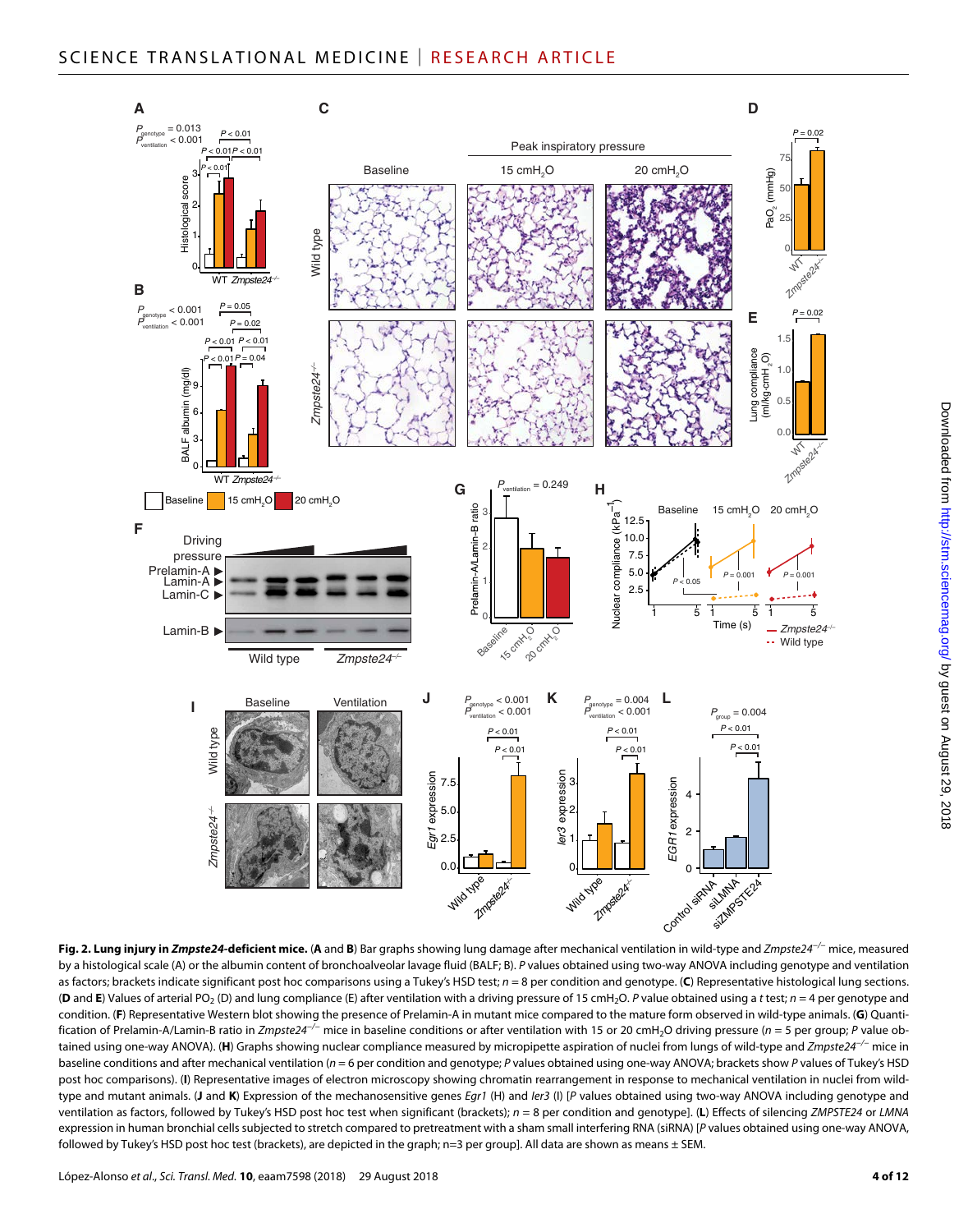

**Fig. 3. Differential gene expression in lungs from** *Zmpste24−/−* **mice subjected to mechanical ventilation.** (**A**) Venn's diagram showing the number of genes with significantly different expression after mechanical ventilation in wild type and *Zmpste24−/−* mice. (**B**) Heat map of the 200 genes with the top differential expression. (**C**) Graph showing the number of genes and the significance level of biological processes corresponding to the differentially expressed genes, according to the Ingenuity Pathway Analysis. NF<sub>K</sub>B, nuclear factor kB. (D) Bar graph showing the percentage of apoptotic cells in response to ventilation in wild-type and *Zmpste24<sup>-/−</sup>* mice. *P* values obtained using two-way ANOVA including genotype and ventilation as factors, followed by Tukey's HSD post hoc test when significant (brackets), and representative images of TUNEL staining. All data are shown as means ± SEM unless otherwise specified.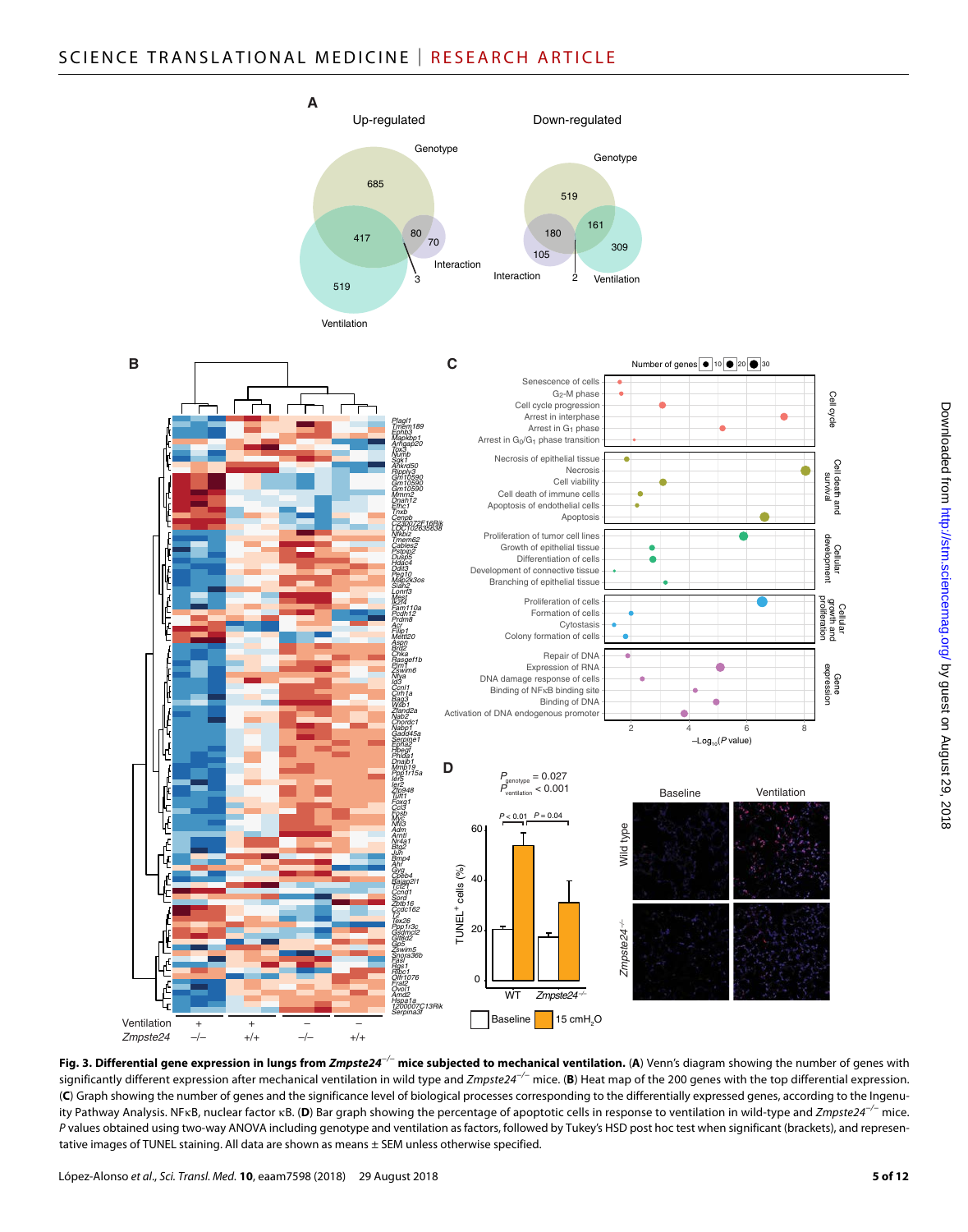[www.geneontology.org](http://www.geneontology.org)) was analyzed. Among these, there were 46 genes with differential response to ventilation (fig. S11, A and B).

The relative contribution of programmed cell death to the lung injury susceptibility phenotype was confirmed by TUNEL (terminal deoxynucleotidyl transferase–mediated deoxyuridine triphosphate nick end labeling) assays. The number of apoptotic cells  $(TUNEL<sup>+</sup>)$ was increased in wild-type animals after ventilation, in line with previous findings (*21*). There were significantly lower apoptotic cells in *Zmpste24−/−* compared to wild-type mice (*P* = 0.027 for the effect of genotype; Fig. 3D). There were no differences between genotypes in apoptotic cell counts after LPS exposure, confirming the mechanosensitive nature of this response (fig. S12, A and B).

#### **Effects of HIV protease inhibitors on nuclear compliance and lung injury**

Finally, we used pharmacological manipulation to alter nuclear dynamics and determine the conceptual feasibility of this approach as a therapeutic strategy for VILI. HIV protease inhibitors lopinavir/ ritonavir may inhibit ZMPSTE24 (*22*). We randomized wild-type mice to intraperitoneal lopinavir/ritonavir or placebo treatment for 5 days. Lopinavir/ritonavir- and placebo-treated mice were further randomized to positive-pressure ventilation or spontaneous breathing. In terms of treatment effectiveness, we could not demonstrate Zmpste24 inhibition because Prelamin-A was not detected in Western blots of nuclear extracts after 5 days of treatment (Fig. 4A); however, we were able to document a significant decrease in Lamin-A/Lamin-B ratios in treated mice after positive-pressure ventilation ( $P = 0.003$  for the effect of treatment in two-way ANOVA; Fig. 4B). The distribution of Lamin-A was different in lopinavir/ ritonavir- versus placebo-treated mice. In vehicle-treated mice, Lamin-A staining was almost limited to the nuclear lamina, whereas in those animals treated with lopinavir/ritonavir, the protein was spread along the nucleoplasm and, to a lesser extent, the cytoplasm (Fig. 4C).

The functional consequences of the treatment were an absence of nuclear stiffening after ventilation (Fig. 4D) and an increase in the expression of the mechanosensitive gene *Egr1* (Fig. 4E), resembling the results previously obtained in *Zmpste24−/−* animals. As hypothesized, mice treated with lopinavir/ritonavir developed only mild lung injury after ventilation compared to those that received vehicle alone (Fig. 4F), with preservation of alveolocapillary permeability (Fig. 4G), oxygenation (Fig. 4H), and lung compliance (Fig. 4I). In addition, the number of apoptotic cells in lopinavir/ ritonavir-treated mice was also decreased (Fig. 4J).

Treatment with lopinavir/ritonavir did not show any benefit on lung damage or epithelial apoptosis (fig. S13, A and B), nor increased lung *Egr1* expression in *LmnaLCS/LCS* mice (fig. S13C), suggesting again that the benefits of the therapy in wild-type animals are related to the preservation of the nuclear compliance driven by an abnormal distribution of Lamin-A. Similarly, treatment of *Zmpste24−/−* mice with these drugs did not lead to further improvements in lung injury (fig. S14, A to C).

To further confirm the specificity of this treatment for stretchinduced injury and to assess its safety, wild-type mice were ventilated to induce moderate injury (peak pressure,  $15 \text{ cm}H_2\text{O}$ ), extubated, and left to recover on spontaneous breathing for 48 hours. Immediately after extubation, mice were randomized to receive lopinavir/ ritonavir or vehicle. After 48 hours, the lung injury improved with no differences between groups (fig. S15A). Lamin-A/Lamin-B ratios were similar between groups (fig. S15B). However, treated animals showed differences in expression of p53-dependent genes such as *p21* or *Gadd45a* (fig. S15, C and D, respectively).

Collectively, these results suggest that interference with the physiological nuclear stiffening induced by lung stretch may be a specific therapeutic strategy to avoid VILI, although this treatment could have long-term adverse effects derived from the activation of the p53 pathway.

#### **DISCUSSION**

The results presented in this study provide evidence that mechanical ventilation modifies the mechanical properties of the nuclear envelope. Using both an animal model of VILI and samples from patients, we show that mechanical ventilation alters the stiffness of the nuclear membrane of alveolar epithelial cells. Moreover, our data suggest that this change has pathophysiological implications, because its manipulation ameliorates the lung damage caused by mechanical stretch in rodents.

Mechanotransduction has emerged as a key mechanism that guides the cell fate (*23*). There is a large variety of cell structures that may act as mechanosensors. The plasma membrane has force-sensing ion channels (*24*), and the cytoskeleton can trigger intracellular signaling cascades (*25*). Moreover, the cytoskeleton may transmit the forces from the extracellular matrix to different organelles such as mitochondria or the nucleus. All these structures have been involved in mechanosensation by generation of cytoplasmic second messengers or rearrangement of the cytoskeleton itself in response to stretch. Although our work focused on nuclear mechanosensation, we cannot discard that targeting other structures could also avoid the transmission of forces and avoid the stretch-induced injury. Similarly, our results do not exclude that other cell populations such as fibroblasts could contribute to the lung response to stretch. Although under our experimental conditions there were no changes in the nuclear compliance of fibroblasts, different patterns of mechanical stretch may alter nuclear dynamics (*26*).

The nuclear membrane has been identified as one of the key cell mechanosensing structures that, in response to the extracellular stiffness, decreases its compliance (*3*). This change in stiffness occurs early after mechanical stretch, can be reverted, in line with previous findings (*27*), and results in a reduction in the expression of cyclic stretch–dependent genes. From a biological perspective, it is not surprising that mechanical deformation should have such a profound effect on cell biology. Cell lineage differentiation in response to the mechanical properties of the underlying substrate is one of the most paradigmatic examples of this phenomenon (*28*). However, this mechanism may also play a pathogenetic role in several diseases.

We postulate that once the mechanotransduction response to cellular deformation is triggered, intracellular signaling pathways converge in a relatively small number of cell responses, including inflammation or cell growth and survival. Lung epithelial apoptosis triggered by mechanical stretch has long been known to contribute to more severe injury (*29*). Expression of the mechanosensitive gene *Egr1* may trigger apoptosis itself (*30*). However, *Zmpste24−/−* mice had an anti-apoptotic phenotype as shown by the microarray data and subsequent pathway analysis, with increased expression of inhibitors of programmed cell death in respiratory cells, such as *Adm* (*31*), *Nr4a1* (*32*), *Pim1* (*33*), or *Cdkn1a* (*34*). Therefore, although *Egr1* is a marker of stretch-triggered gene expression, it is likely not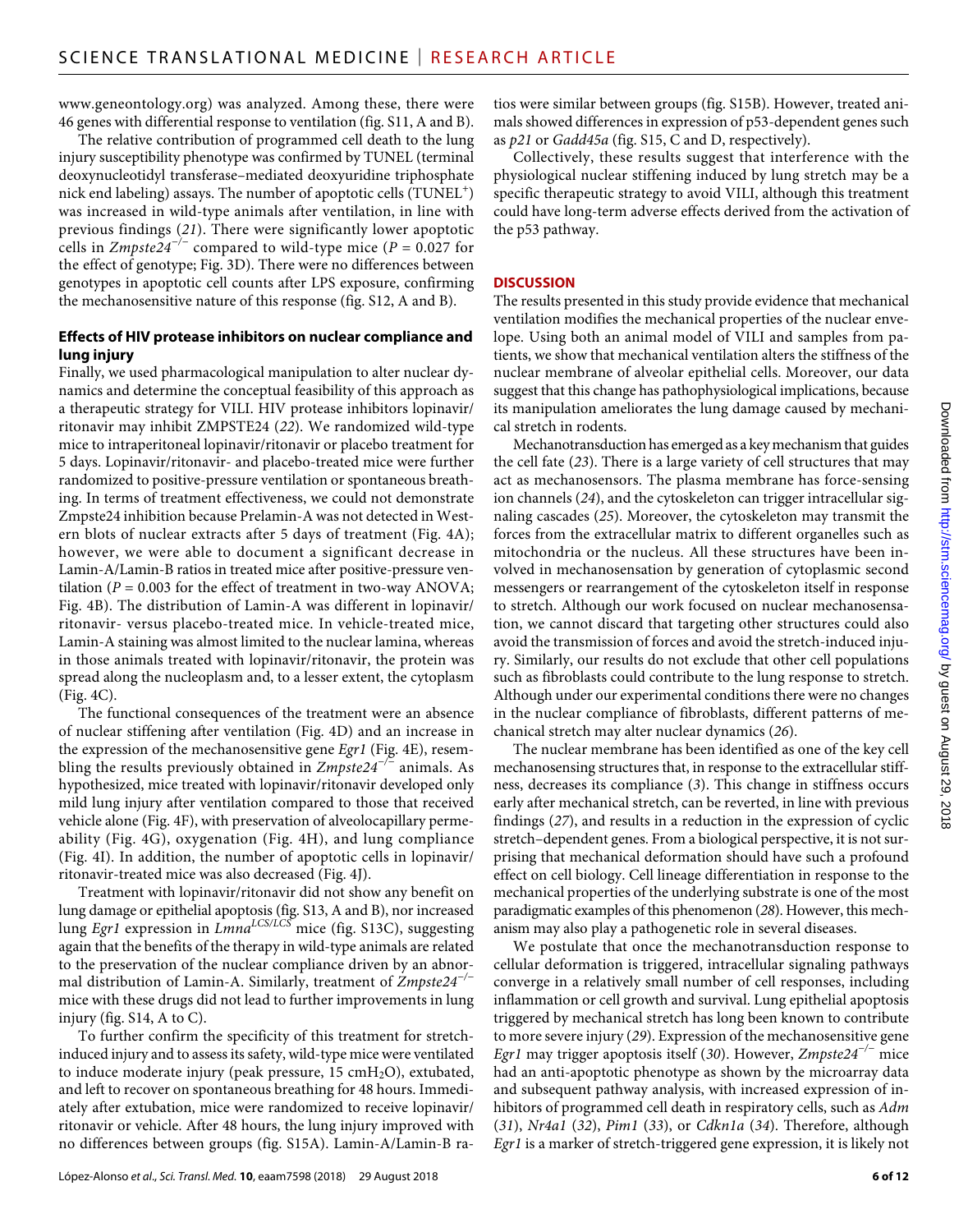# SCIENCE TRANSLATIONAL MEDICINE | RESEARCH ARTICLE



**Fig. 4. Effects of lopinavir/ritonavir in VILI and nuclear compliance.** (**A**) Representative Western blot of nuclear lamins in vehicle- and lopinavir/ritonavir-treated animals subjected to mechanical ventilation. (**B**) Bar graph showing changes in Lamin-A/Lamin-B ratio with treatment. *P* values obtained using two-way ANOVA including treatment and ventilation as factors, followed by Tukey's HSD post hoc test when significant (brackets); *n* = 4 per condition and treatment. (**C**) Immunofluorescence images illustrating the organization of nuclear Lamin-A after an intraperitoneal injection of lopinavir/ritonavir or its vehicle. (**D**) Nuclear compliance after mechanical ventilation in vehicle- and lopinavir/ritonavir-treated animals ( $P = 0.003$  for the effect of treatment obtained using a repeated-measurements ANOVA, including ventilation, treatment, and time as factors, followed by Tukey's HSD test, depicted in the graph; *n* = 4 per condition and treatment). (**E**) Effects of treatment on *Egr1* gene expression. *P* values obtained using two-way ANOVA including treatment and ventilation as factors, followed by Tukey's HSD post hoc test when significant (brackets); *n* = 4 per condition and treatment. (**F** to **I**) Quantification of lung damage after ventilation in animals treated with vehicle or lopinavir/ritonavir using a histological score (F; *n* = 8 per condition and treatment; panels show representative sections stained with hematoxylin and eosin), albumin concentration in bronchoalveolar lavage fluid (G; *n* = 5 per group), PaO<sub>2</sub> (H; *n* = 4 per group), and lung compliance at the end of ventilation (I; *n* = 4 per group). *P* values obtained using *t* tests. (**J**) Apoptotic cell count after ventilation in vehicle- and lopinavir/ritonavir-treated mice (*n* = 3 per condition and treatment) and representative TUNEL staining in each experimental group. *P* values obtained using two-way ANOVA including treatment and ventilation as factors, followed by Tukey's HSD post hoc test when significant (brackets). All data are shown as means ± SEM.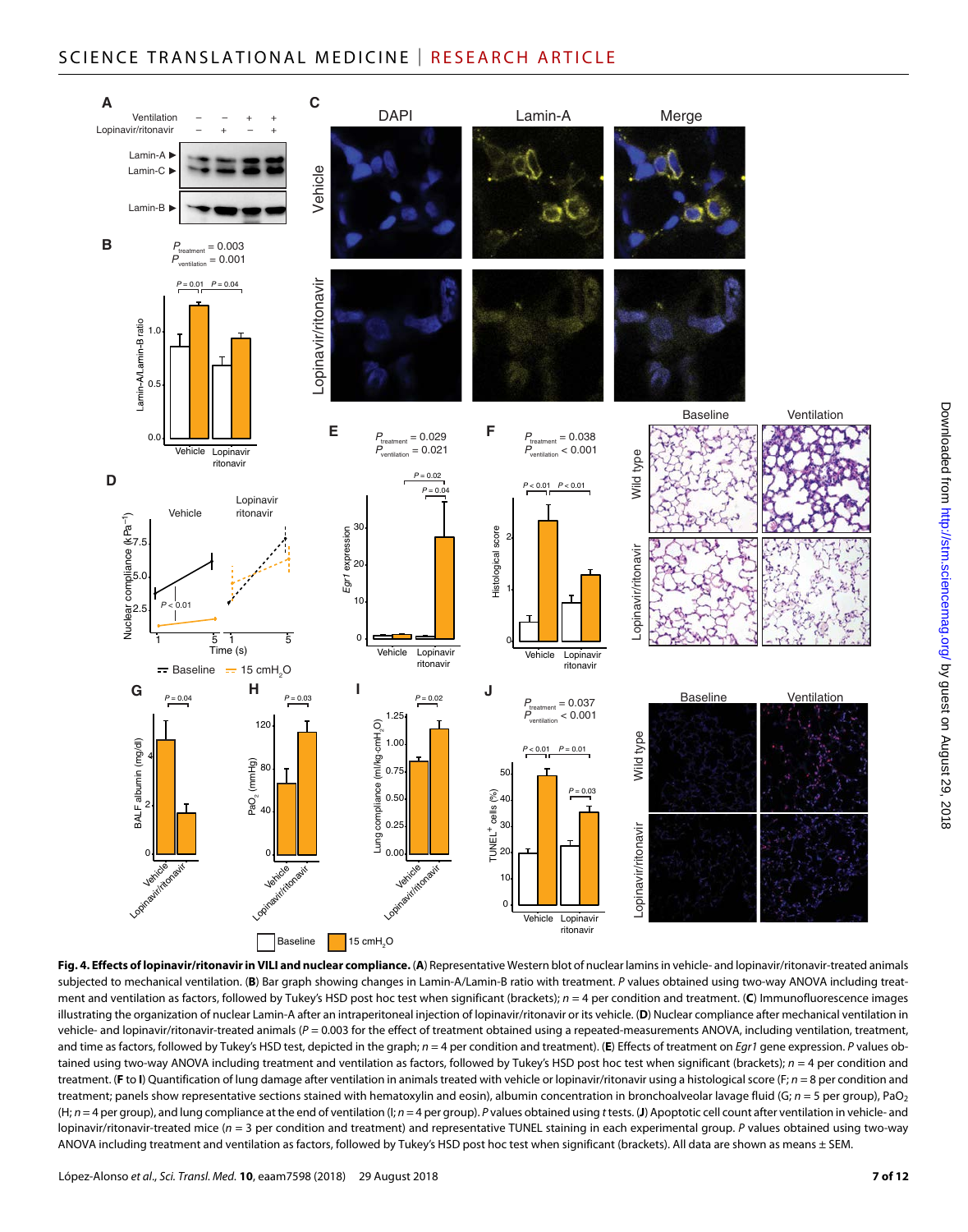responsible for the beneficial effects of targeting Zmpste24 to prevent VILI.

The relative unspecificity of the responses triggered by pathological mechanical stimuli makes it difficult to identify suitable therapeutic targets. Manipulation of convergent final pathways is often complicated by adverse "off-target" effects and fails to improve clinically relevant outcomes (*35*). In contrast, blockade of the mechanosensitive properties of the nuclear membrane may provide a specific proximal target that, by avoiding interference with core homeostatic processes such as the inflammatory response, may represent not only a plausible target for the prevention and treatment of VILI but also a strategy to promote repair (*36*). Genetic targeting using *Zmpste24* knockout mice confirms that preservation of nuclear elasticity specifically ameliorates lung damage caused by stretch. Despite the fragility observed in the adult mutant mice, *Zmpste24−/−* mice were significantly resistant to VILI but not to LPS injection, confirming the mechanical specificity of this response. Similarly, the isolated Lamin-A deletion yielded no differences in susceptibility to mechanical lung damage. The absence of benefits in *LmnaLCS/LCS* mice subjected to our model of lung injury points to the role of nuclear mechanics as the critical determinant of severity of injury, because they show no differences in nuclear compliances compared to wildtype animals. It has been described that Lamin-A is dispensable for the preservation of the nuclear structure (*5*). Moreover, in *LMNA*deficient cells, the expression of mechanosensitive genes is decreased and apoptosis increased (*26*). These results resemble the rescue of the progeroid phenotype in *Zmpste24−/−* mice with *Lmna* heterozygosity (*12*) and suggest an active role of Prelamin-A.

These results strongly suggest that the blockade of mechanotransduction at the nuclear membrane might block the pathogenetic response to stretch. It has been shown that HIV protease inhibitors lopinavir/ritonavir can directly inhibit ZMPSTE24 (*22*). However, we and others have failed to demonstrate this effect in vivo (*37*). Our microscopy data show that treatment with lopinavir/ritonavir impairs the nuclear lamina assembling, keeping diffuse Lamin-A monomers or oligomers in the nucleoplasm, suggesting a possible defect in posttranslation protein regulation affecting localization. We cannot discard that other steps in Lamin-A processing, such as degradation, are also affected by this treatment. The impaired Lamin-A scaffolding blocks the physiological increase in nuclear stiffness observed in untreated animals, thus avoiding the cell reprogramming and development of a proapoptotic phenotype, ameliorating stretch-induced lung injury. Although HIV protease inhibitors have shown anti-apoptotic effects by direct caspase inhibition or by cell cycle arrest (*38*), our results link their beneficial effect to the preservation of nuclear mechanics and mechanosensitive gene expression. Moreover, lopinavir/ritonavir treatment was not effective in *Zmpste24−/−* or *LmnaLCS/LCS* mice, and the treatment did not show any benefit during the repair phase, once the injurious ventilation has been stopped and nuclear compliance restored.

Collectively, our findings support the idea that nuclear membrane compliance, and not Lamin-A itself, is the key mechanosensor. An active manipulation aimed to preserve this nuclear compliance may be helpful to avoid stretch-induced lung injury. In wild-type animals, the increase in nuclear stiffness dampens mechanosensitive gene expression, leading to apoptosis in alveolar cells (fig. S16A). Manipulating the stiffness of the nuclear membrane, either genetically (fig. S16B) or pharmacologically (fig. S16C), mitigates lung damage. These changes could be equivalent to a switch to a

Lamin-B–dominant phenotype, with increased nuclear compliance and resistance to cell death (*39*), so different therapeutic approaches targeting other components of the nuclear envelope, such as Lamin-B, might yield similar results.

Our work has limitations that warrant some discussion. The animal model may not be fully representative of the characteristics of ventilator-associated lung injury in patients, and there may be other unidentified mechanisms in *Zmpste24−/−* animals that account for the results. However, the model has been widely used (*40*), and the significance and specificity of the findings have been confirmed by the occurrence of similar molecular mechanisms in human samples and the combination of a genome-wide search using microarrays with confirmatory experiments using other mutant animals or injury models. Another limitation comes from the risks related to long-term treatment with protease inhibitors. Animals treated for 5 days showed an increased expression of p53-dependent genes, thus raising concerns on their safety, in line with previously published reports.

In conclusion, our results suggest that the changes in nuclear membrane of pneumocytes act as a mechanosensor during lung stretch, promoting lung injury by increasing apoptosis. These results provide evidence that the nuclear membrane and its stiffness and composition are not only responsive to changes in the cell environment but might also represent a valid therapeutic target.

#### **METHODS**

#### **Study design**

The work was designed to study the role of the nuclear envelope in the lung response to mechanical stretch. *Zmpste24−/−* mice, *LmnaLCS/LCS* mice, and their wild-type counterparts were mechanically ventilated to induced different degrees of stretch-induced lung injury. The severity of lung damage and the responsible mechanisms were studied in tissues harvested from these animals, comparing different genotypes. In addition, mechanical properties of nuclei isolated after mechanical stretch were assessed by micropipette aspiration. All the measurements were performed blinded to the experimental conditions. Confirmatory experiments were performed in autopsy samples from patients who received mechanical ventilation and in cells cultured under equibiaxial stretch. In separate experiments, mice were treated with intraperitoneal LPS to induce lung inflammation without mechanical stretch. Finally, to mimic the beneficial results observed in *Zmpste24−/−* animals, wildtype mice were randomized to receive a prophylactic treatment with lopinavir/ritonavir before ventilation, to interfere with Lamin-A maturation, or vehicle. In these treated animals, lung injury, nuclear compliance, and apoptosis were studied. At least three biological replicates in culture experiments or five animals per group were used in all the experiments. Data were analyzed using *t* tests or oneway or two-way ANOVA according to the experimental design, with an  $\alpha$  < 0.05. Statistical power was calculated for the nonsignificant comparisons. All the animal experiments were performed according to the Animal Research: Reporting of In Vivo Experiments (ARRIVE) guidelines (*41*). Raw data were provided as a separate excel file (table S3).

#### **Animal study**

All experiments were approved and performed according to guidelines set out by the ethical committee for Animal Experimentation of the University of Oviedo, Spain. All animals were maintained in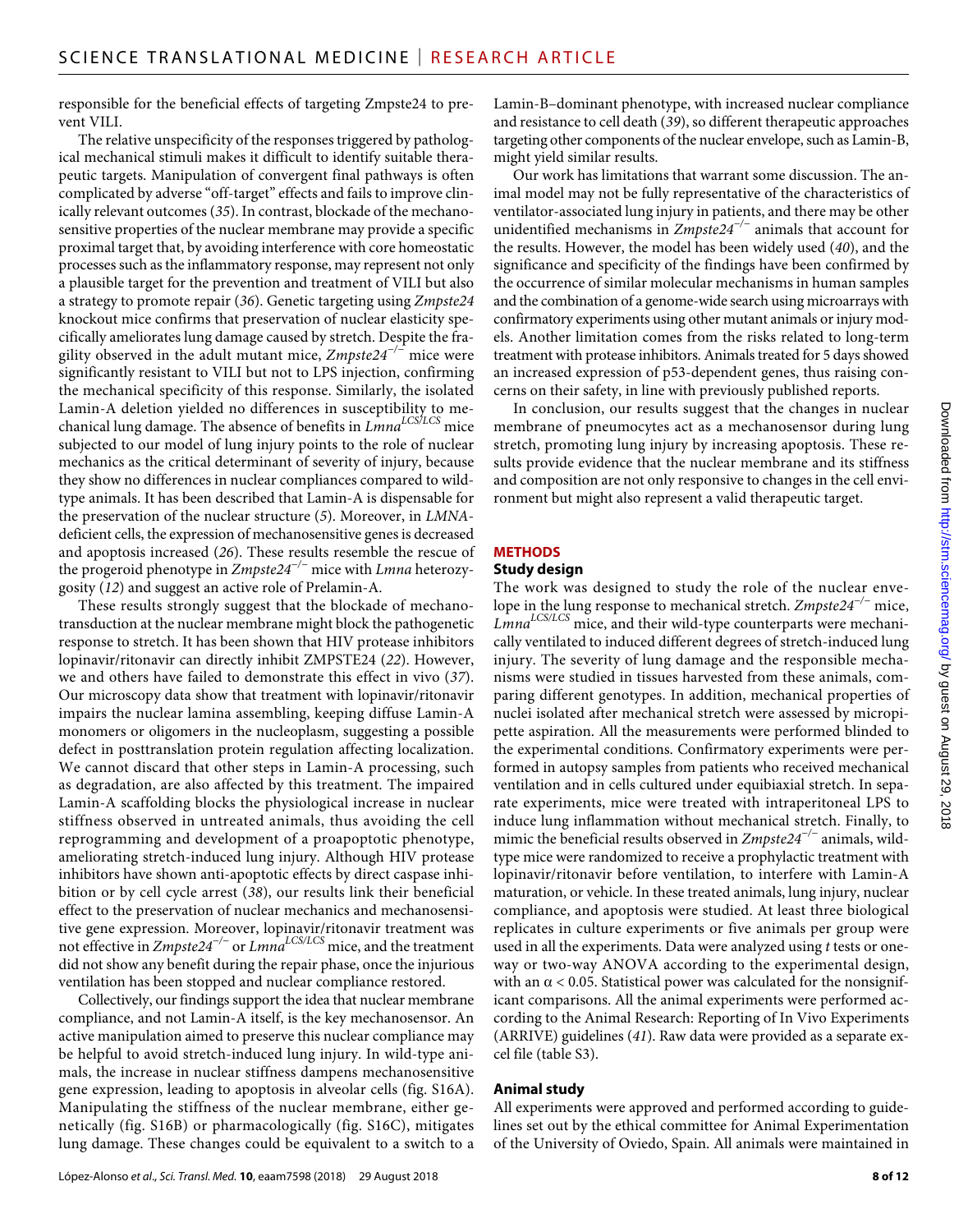specific pathogen–free conditions with 12-hour light and 12-hour dark cycles and ad libitum access to water and food. *Zmpste24−/−* mice (in pure C57Bl/6 background), *LmnaLCS/LCS* mice (in mixed C57Bl/6-129Sv background), and their respective wild-type counterparts were generated and genotyped as described (*5*, *11*).

#### **Experimental models and tissue collection**

Mice were anesthetized by intraperitoneal injection of a mixture of ketamine and xylazin. Then, a tracheostomy was performed, and the animals were connected to a mechanical ventilator (Evita 2 Dura-Neoflow, Drager). Mice of all genotypes were studied at baseline or after 2.5 hours of mechanical ventilation using two different levels of driving pressure to induce moderate or severe lung damage (15 cmH2O, 100 breaths/min or 20 cmH2O, 50 breaths/min, respectively)(*42*). Because wild-type and *Zmpste24−/−* mice showed no differences in respiratory , chest wall, or lung compliances at baseline conditions (fig. S17, A to C, respectively), equal driving pressures will yield equal tidal volumes.

Other ventilator settings were kept constant (zero end-expiratory pressure, inspiratory/expiratory ratio 1:1, and inspired oxygen fraction 0.21). Arterial blood samples were drawn from direct aortic puncture at the end of ventilation, and oxygen partial pressure was measured in a gasometer (Radiometer ABL90). Lung compliance was calculated with an open chest after injection of 1 ml of air, using a water column to measure pressure, and expressed as milliliter per kilogram of body weight and cmH $_2$ O. In separate confirmatory experiments, *LmnaLCS/LCS* mice and their wild-type littermates were studied in baseline conditions or after moderate VILI.

In addition, *Zmpste24+/+* and *Zmpste24−/−* animals were intraperitoneally injected with LPS (20 mg/kg; serotype O55:B5, Sigma-Aldrich). After 8 hours, mice were anesthetized with ketamine/xylazin, and lungs were removed for biochemical assays and histological studies.

After the study period, animals were sacrificed by exsanguination, and the lungs were removed. The right bronchus was tied, and the right lung was frozen at −80°C for subsequent analysis. The left lung was fixed with intratracheal 4% formaldehyde and immersed in the same fixative for histological analysis. Additional animals, after either spontaneous breathing or mechanical ventilation, were used to perform a bronchoalveolar lavage. The albumin content in the recovered fluid was determined using the bromocresol green technique (*43*), and the absorbance was measured at 629 nm to assess the alveolocapillar permeability.

# **Lopinavir/ritonavir therapy**

Wild-type, *Zmpste24−/−*, and *LmnaLCS/LCS* mice were treated with lopinavir/ritonavir (100/25 mg/kg, intraperitoneally injected) or vehicle [10% ethanol in phosphate-buffered saline (PBS)] each 12 hours for 5 days. Then, the animals were randomized to spontaneous breathing or the same ventilation protocol as described above (peak inspiratory pressure,  $15 \text{ cm}H_2O$ ). Finally, animals were sacrificed, and lungs were removed.

In addition, wild-type animals were ventilated (peak inspiratory pressure, 15 cmH2O) for 2.5 hours to induce moderate lung injury. After ventilation, mice were treated with atropine (0.05 mg/kg), disconnected from the ventilator until awakening, and then extubated and left to recover under a heating lamp. Immediately after ventilation, mice were randomized to receive lopinavir/ritonavir (100/ 25 mg/kg each 12 hours, intraperitoneally injected) or vehicle and

followed for 48 hours. After this period, mice were sacrificed and tissues were sampled as described.

#### **Patients**

Human lung samples were collected from the tissue bank at the Hospital Universitario Central de Asturias for immunohistochemistry analyses. Tissue samples were taken from lower lobes. Nonventilated and ventilated patients with and without the ARDS (*44*) were selected for these analyses. Antibodies against LAMIN-A/C and LAMIN-B were used as described below.

# **Histological and immunohistochemical studies**

After fixation, the left lung was embedded in paraffin, and three slices, with a minimal separation of 1 mm between them, were stained with hematoxylin and eosin. The severity and extent of lung injury after mechanical ventilation or LPS injection were evaluated by a pathologist blinded to the experimental conditions using a previously defined score (*43*).

For immunohistochemistry analyses, slides were deparaffinizated in xylene, boiled for 20 min in 0.1 M citrate buffer (pH 6.0) for antigen retrieval, and permeabilizated in 0.1% Triton X-100 in PBS for 15 min. Goat serum (10% in PBS) was used for blocking. Antibodies against Lamin-A/C (sc-20681, Santa Cruz Biotechnology) and Lamin-B (Cell Signaling Technology) were used, and the intensity of the staining was quantified from 0 to 4 by a pathologist blinded to experimental conditions. Cells were classified as epithelial, endothelial, or pneumocytes based on their morphology and histological location.

Neutrophilic infiltration within lung tissue was detected by immunohistochemistry using an antibody against myeloperoxidase (Thermo Fisher Scientific). The number of myeloperoxidase-positive cells was counted in three random fields (200×) and averaged.

Apoptotic cells in lung sections were detected by TUNEL. The number of apoptotic nuclei was counted in three random fields (400×) acquired in a Leica SP8 confocal microscope and expressed as percentage of the total nuclei count.

# **Electron microscopy**

Mice were sacrificed by exsanguination, and the lungs were removed and fixed using a specific buffer with 3% glutaraldehyde and osmium tetroxide. Semithin sections were stained with toluidine blue to select regions of interest. Then, ultrathin sections (20 nm) were collected and stained with uranyl acetate and lead citrate. Images were taken using a JEOL 1011 transmission electron microscope.

# **Nuclear isolation**

Fresh lung tissue was chopped using a blade, suspended in a buffer containing 1 M tris-HCl (pH 8),  $0.5$  M MgCl<sub>2</sub>, 1 M KCl, 1 M dithiothreitol (DTT), and complete protease inhibitor cocktail (Roche), and homogenized using a Potter homogenizer. The resulting material was left in ice for 15 min and centrifuged at 850*g* for 10 min. After centrifugation, the pellet with the nuclei was resuspended in a nuclear isosmotic buffer [150 mM KCl, 4.198 mM CaCl<sub>2</sub>, 5 mM EGTA, and 10 mM Hepes (pH 7.2)].

# **Nuclear mechanics**

Freshly isolated nuclei were placed in an experimental chamber containing a buffer solution [150 mM KCl, 4.198 mM CaCl<sub>2</sub>, 5 mM EGTA, and 10 mM Hepes (pH 7.2), giving 1  $\mu$ M Ca<sup>2+</sup>] and observed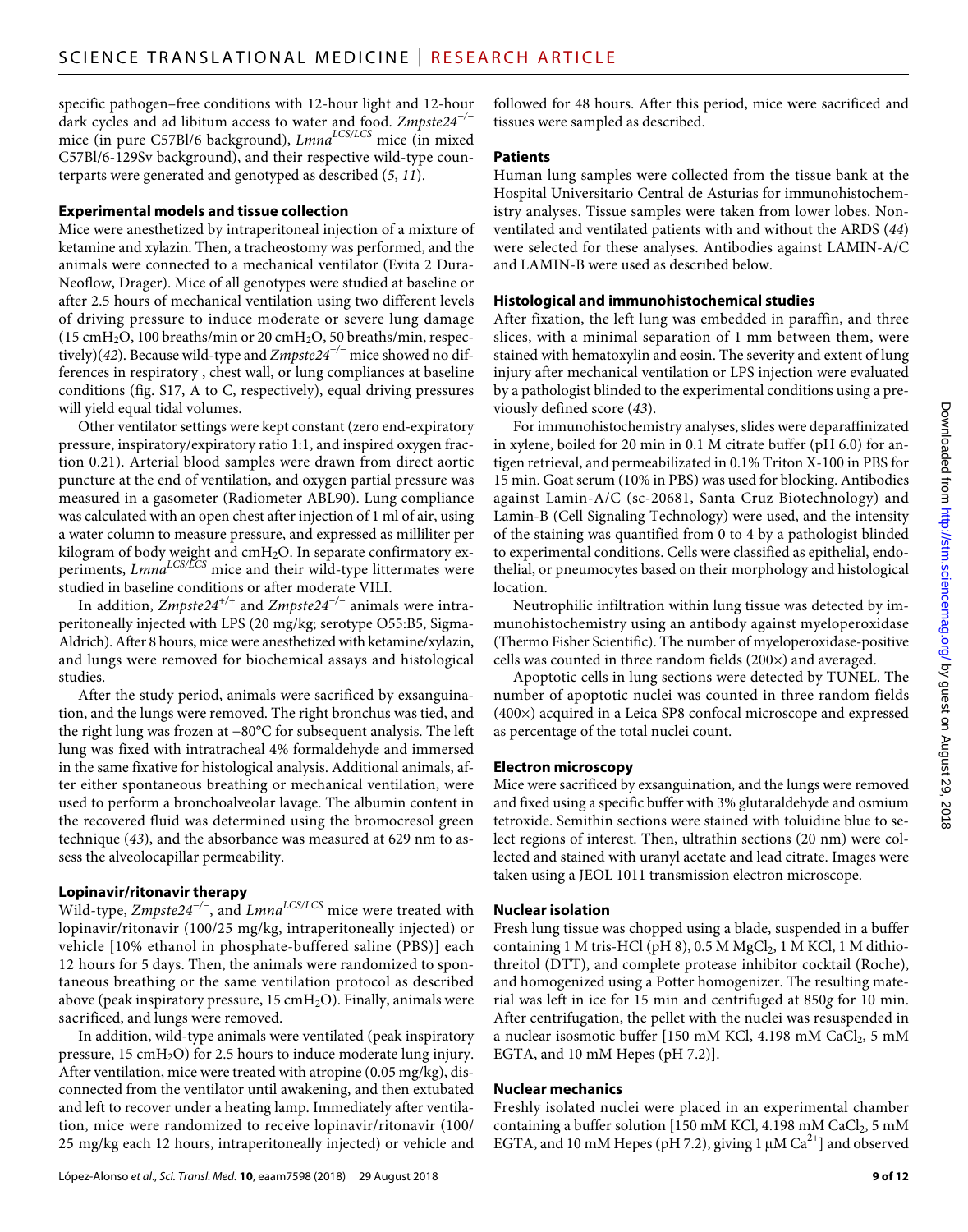via an inverted microscope (Nikon Diaphot 200). Buffer solution was continuously applied to the chamber (0.2 to 0.3 ml) by gravity at about 1 ml/min. Micropipettes were created from borosilicate glass tubes (Drummond Scientific) by means of a puller (L/M-3P-A, List Medical Electronic) and a microforge (MF-900, NARISHIGE) to create a flat tip. The micropipette tip was filled with the buffer solution and mounted in a micromanipulator connected to a digital pressure transducer, calibrated against a water column, and a syringe, using a three-way stopcock. Signals from the pressure transducer were recorded in a bedside monitor.

Using the micromanipulator, the pipette tip was placed on the nuclear membrane, and negative pressure was applied with the syringe. The deformation of the nucleus into the pipette tip was recorded using a charge-coupled device camera coupled to the microscope. The nuclear compliance was calculated from the aspirated length (*L*) and the pipette diameter (*D*) obtained in images captured 1 and 5 s after aspiration, the pressure applied  $(\Delta P)$ , and a geometrydependent factor ( $\Phi = 2.1$ ) according to Swift *et al.* (3). The applied formula reflects the ratio between the nuclear strain (defined as the quotient between the length of the nuclear extrusion and the pipette diameter) and the applied pressure (*45*). All the measurements obtained from the digital images were performed using the ImageJ software [National Institutes of Health (NIH)].

# **Cell stretch experiments**

Human bronchial epithelial cells (BEAS-2b) or lung fibroblasts (MRC-5) were seeded onto BioFlex plates (Flexcell International) at a density of 3  $\times$  10<sup>5</sup> cells per well and cultured for 48 hours until 80% confluence. Mycoplasma contamination was excluded in all the cultures. Mechanical stretch was performed for different times using a cell stretcher device in cell culture conditions (37°C, 21%  $O_2$ , 5% CO2). In some experiments, cells were stretched for 60 min and then left in static conditions for different periods of time to address recover. Stretching rate was set at 15 cycles/min with a 1:1 stretch/ relaxation ratio and a 18% maximal equibiaxial elongation. At the end of the experiments, cells were immediately processed and their proteins and RNA were extracted. In additional experiments, cells were then transfected with siRNA against *ZMPSTE24*, *LMNA*, or a control siRNA for 24 hours using Lipofectamine RNAiMAX, following the manufacturer's instructions.

# **Quantitative polymerase chain reaction**

RNA was isolated from lung tissue samples or cells after homogenization with TRIzol (Sigma-Aldrich) and precipitated by adding isopropanol. After centrifugation and washing with ethanol, the pellet containing the RNA was resuspended in water. Complementary DNA (cDNA) was synthesized from 1 µg of total RNA using a standard RT-PCR kit (High-Capacity cDNA rtKit, Applied Biosystems). Quantitative polymerase chain reaction (qPCR) was carried out in triplicate for each sample using 40 ng of cDNA. SYBR PowerUp  $qPCR$  Master Mix (Applied Biosystems) and 10  $\mu$ M of the specific primers were used for the genes encoding macrophage inflammatory protein-2 [*Cxcl2*, 5′-ATCCAGAGCTTGAGTGTGACG-3′ (forward) and 5′-GTTAGCCTTGCCTTTGTTCAG-3′ (reverse)], interleukin-6 [*Il6*, 5′-ACCACTTCACAAGTCGGAGG-3′ (forward) and 5′-TGCAAGTGCATCATCGTTGT-3′ (reverse)], lamin-A [*Lmna*, 5′-GGTTGAGGACAATGAGGATGA-3′ (forward) and 5′-TGAGCGCAGGTTGTACTCAG-3′ (reverse)], lamin-C [*Lmna*, 5′-GACAATGAGGATGACGACGAG-3′ (forward) and

5′-TTAATGAAAAGACTTTGGCATGG-3′ (reverse)], IEX-1 [*Ier3*, 5′-GAGCGGGCCGTGGTGTC-3′ (forward) and 5′-CTTGGCAAT-GTTGGGTTCCTC-3′ (reverse)], early growth response 1 [*Egr1*, 5′-CCTATGAGCACCTGACCACA-3′ (forward) and 5′-TCGTTTGGCT-GGGATAACTC-3′ (reverse)], p21 [*cdkn1a*, 5′-GGAAACATCTCAG-GGCCGAAA-3′ (forward) and 5′-AAGACCAATCTGCGCTTGGA-3′ (reverse)], gadd45a [*Gadd45a*, 5′-TGGAGGAAGTGCTCAGCAAG-3′ (forward) and 5′-GGGTCTACGTTGAGCAGCTT-3′ (reverse)], and glyceraldehyde-3-phosphate dehydrogenase as endogenous control [*Gadph*, 5′-GTGCAGTGCCAGCCTCGTCC-3′ (forward) and 5′-GCCACTGCAAATGGCAGCCC-3' (reverse)] (all from Sigma-Aldrich). The relative expression of the analyzed genes was calculated as 2*C*t(gene of interest)−*C*t(*Gadph*) and normalized to baseline conditions.

# **Microarray analysis**

RNA was extracted from lung tissue using the RNeasy Kit (QIAGEN), and their quality was evaluated by capillary electrophoresis (Agilent 2100 Bioanalyzer). Affymetrix Mouse Gene 2.0 ST arrays were hybridized and scanned following the manufacturer's instructions. Raw values were processed (background correction and normalization) using the Robust Multichip Average Algorithm to obtain gene expression values. A principal components analysis was performed to characterize the overall differences in gene expression among groups.

Differences in gene expression among genotypes and ventilatory strategies were calculated by fitting expression to a linear model and computing the corresponding *F* statistics with Bayesian moderation of the standard errors. *P* values were adjusted using the Benjamini and Hochberg method. All the microarray analyses were performed with the limma and oligo packages for the statistical software R (R foundation for statistical computing). Data were additionally analyzed using the Ingenuity Pathway Analysis software to identify significant differences in mapped molecular and cellular functions.

# **Western blotting**

Nuclei were homogenized in 50 mM tris (pH 7.4), 150 mM NaCl, 1% NP-40, 50 mM NaF, 1 mM DTT, and complete protease inhibitor cocktail (2 mg/ml; Roche). The whole amount of protein from homogenates was quantified using a BCA Protein Assay Kit (Pierce), and 15 µg from each sample was loaded in SDS-polyacrylamide gels. After electrophoresis at 120 mV, gels were electrotransferred onto polyvinylidene fluoride membranes, blocked with 3% nonfat dry milk, and incubated overnight at 4°C with 1:2000 anti–Lamin-A/C (sc-20681, Santa Cruz Biotechnology), 1:1000 anti–Lamin-B1 (sc-374015, Santa Cruz Biotechnology), and 1:10,000 anti-actin (sc-1616, Santa Cruz Biotechnology) in tris-buffered saline with 0.05% Tween 20. Finally, blots were incubated with 1:10,000 goat anti-rabbit horseradish peroxidase (HRP; sc-2004, Santa Cruz Biotechnology) or 1:10,000 anti-mouse HRP (sc-2005, Santa Cruz Biotechnology) in 1.5% nonfat milk. Proteins were detected by chemiluminescence in a ChemiDoc camera (UVP), and the intensity of each band was quantified in digital images using the ImageJ software (NIH).

# **Statistical analysis**

Results are expressed as means ± SEM. Data were analyzed using a Student's *t* test, one-way ANOVA, or two-way ANOVA for experiments with two groups, three groups, or two different factors in more than two groups (genotype and mechanical ventilation), respectively. Nuclear mechanics measurements were compared using a repeatedmeasurements ANOVA. When appropriate, post hoc tests were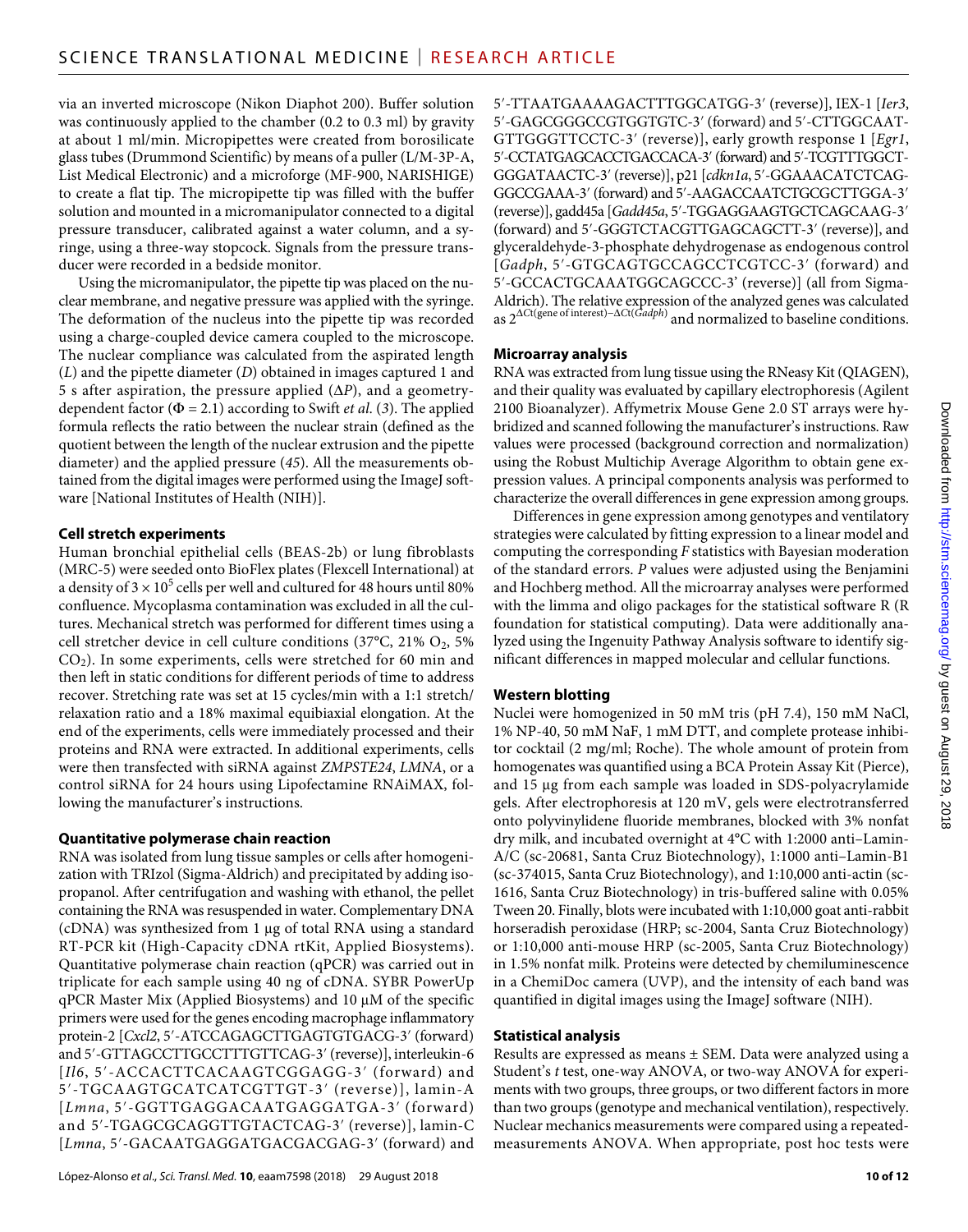performed using the Tukey's HSD test. A two-sided *P* value lower than 0.05 was considered significant.

Sample sizes were estimated on the basis of preliminary results, with no formal calculations. In nonsignificant comparisons, statistical power to detect a difference of 0.75 points in histological score, a 20% in apoptotic rate, or a 75% change in gene expression was calculated. All the calculated power values were above 0.8 (table S2). Statistical analysis of genomic data was performed as described.

#### **SUPPLEMENTARY MATERIALS**

- [www.sciencetranslationalmedicine.org/cgi/content/full/10/456/eaam7598/DC1](http://www.sciencetranslationalmedicine.org/cgi/content/full/10/456/eaam7598/DC1)
- Fig. S1. Changes in nuclear lamins with ventilation.
- Fig. S2. Lamin-A and Lamin-B in airway epithelium and lung endothelium in patients.
- Fig. S3. Changes in lamin content and nuclear compliance in epithelial cells and fibroblasts.
- Fig. S4. Stretch-induced lung injury in Lamin-A-deficient mice (*Lmna<sup>LCS/LCS</sup>*).
- Fig. S5. Differences in the inflammatory response to ventilation between genotypes. Fig. S6. Prelamin-A and Lamin-B abundance in *Zmpste24−/−* mice subjected to mechanical ventilation.
- Fig. S7. Prelamin-A and Lamin-A staining after ventilation.
- Fig. S8. Endotoxin-induced lung injury in wild-type and *Zmpste24−/−* mice.
- Fig. S9. Principal components analysis of the microarray data.
- Fig. S10. Differential mechanosensitive gene expression in wild-type and *Zmpste24−/−* mice subjected to mechanical ventilation.
- Fig. S11. Differential expression of genes involved in apoptosis.
- Fig. S12. Apoptosis after LPS injection in wild-type and *Zmpste24−/−* mice.
- Fig. S13. Effects of HIV protease inhibitors in *LmnaLCS/LCS* mice.
- Fig. S14. Effects of HIV protease inhibitors in *Zmpste24−/−* mice.
- Fig. S15. Effects of lopinavir/ritonavir on the repair phase after VILI.
- Fig. S16. Genetic and pharmacological blockade of the mechanical response to mechanical ventilation.
- Fig. S17. Respiratory mechanics at baseline.
- Table S1. Patients' characteristics.
- Table S2. Statistical power of nonsignificant comparisons. Table S3. Raw data.

#### **REFERENCES AND NOTES**

- 1. A. J. Engler, S. Sen, H. L. Sweeney, D. E. Discher, Matrix elasticity directs stem cell lineage specification. *Cell* **126**, 677–689 (2006).
- 2. N. Wang, J. D. Tytell, D. E. Ingber, Mechanotransduction at a distance: Mechanically coupling the extracellular matrix with the nucleus. *Nat. Rev. Mol. Cell Biol.* **10**, 75–82 (2009).
- 3. J. Swift, I. L. Ivanovska, A. Buxboim, T. Harada, P. C. Dingal, J. Pinter, J. D. Pajerowski, K. R. Spinler, J.-W. Shin, M. Tewari, F. Rehfeldt, D. W. Speicher, D. E. Discher, Nuclear lamin-A scales with tissue stiffness and enhances matrix-directed differentiation. *Science* **341**, 1240104 (2013).
- 4. J. C. Harr, T. R. Luperchio, X. Wong, E. Cohen, S. J. Wheelan, K. L. Reddy, Directed targeting of chromatin to the nuclear lamina is mediated by chromatin state and A-type lamins. *J. Cell Biol.* **208**, 33–52 (2015).
- 5. L. G. Fong, J. K. Ng, J. Lammerding, T. A. Vickers, M. Meta, N. Coté, B. Gavino, X. Qiao, S. Y. Chang, S. R. Young, S. H. Yang, C. L. Stewart, R. T. Lee, C. F. Bennett, M. O. Bergo, S. G. Young, Prelamin A and lamin A appear to be dispensable in the nuclear lamina. *J. Clin. Invest.* **116**, 743–752 (2006).
- 6. A. Tabuchi, H. T. Nickles, M. Kim, J. W. Semple, E. Koch, L. Brochard, A. S. Slutsky, A. R. Pries, W. M. Kuebler, Acute lung injury causes asynchronous alveolar ventilation that can be corrected by individual sighs. *Am. J. Respir. Crit. Care Med.* **193**, 396–406 (2016).
- 7. A. S. Slutsky, V. M. Ranieri, Ventilator-induced lung injury. *N. Engl. J. Med.* **369**, 2126–2136  $(2013)$
- 8. I. B. Copland, B. P. Kavanagh, D. Engelberts, C. McKerlie, J. Belik, M. Post, Early changes in lung gene expression due to high tidal volume. *Am. J. Respir. Crit. Care Med.* **168**, 1051–1059 (2003).
- 9. Acute Respiratory Distress Syndrome Network, R. G. Brower, M. A. Matthay, A. Morris, D. Schoenfeld, B. T. Thompson, A. Wheeler, Ventilation with lower tidal volumes as compared with traditional tidal volumes for acute lung injury and the acute respiratory distress syndrome. *N. Engl. J. Med.* **342**, 1301–1308 (2000).
- 10. E. Futier, J.-M. Constantin, C. Paugam-Burtz, J. Pascal, M. Eurin, A. Neuschwander, E. Marret, M. Beaussier, C. Gutton, J. Y. Lefrant, B. Allaouchiche, D. Verzilli, M. Leone, A. De Jong, J. E. Bazin, B. Pereira, S. Jaber; IMPROVE Study Group, A trial of intraoperative low-tidal-volume ventilation in abdominal surgery. *N. Engl. J. Med.* **369**, 428–437 (2013).
- 11. A. M. Pendás, Z. Zhou, J. Cadiñanos, J. M. P. Freije, J. Wang, K. Hultenby, A. Astudillo, A. Wernerson, F. Rodríguez, K. Tryggvason, C. López-Otín, Defective prelamin A processing and muscular and adipocyte alterations in Zmpste24 metalloproteinase– deficient mice. *Nat. Genet.* **31**, 94–99 (2002).
- 12. I. Varela, J. Cadiñanos, A. M. Pendás, A. Gutiérrez-Fernández, A. R. Folgueras, L. M. Sánchez, Z. Zhou, F. J. Rodríguez, C. L. Stewart, J. A. Vega, K. Tryggvason, J. M. P. Freije, C. López-Otín, Accelerated ageing in mice deficient in Zmpste24 protease is linked to p53 signalling activation. *Nature* **437**, 564–568 (2005).
- 13. C. Bougault, E. Aubert-Foucher, A. Paumier, E. Perrier-Groult, L. Huot, D. Hot, M. Duterque-Coquillaud, F. Mallein-Gerin, Dynamic compression of chondrocyteagarose constructs reveals new candidate mechanosensitive genes. *PLOS ONE* **7**, e36964 (2012).
- 14. G. P. Sorescu, M. Sykes, D. Weiss, M. O. Platt, A. Saha, J. Hwang, N. Boyd, Y. C. Boo, J. D. Vega, W. R. Taylor, H. Jo, Bone morphogenic protein 4 produced in endothelial cells by oscillatory shear stress stimulates an inflammatory response. *J. Biol. Chem.* **278**, 31128–31135 (2003).
- 15. K. Grote, U. Bavendiek, C. Grothusen, I. Flach, D. Hilfiker-Kleiner, H. Drexler, B. Schieffer, Stretch-inducible expression of the angiogenic factor CCN1 in vascular smooth muscle cells is mediated by Egr-1. *J. Biol. Chem.* **279**, 55675–55681 (2004).
- 16. A.-R. Yoon, I. Stasinopoulos, J. H. Kim, H. M. Yong, O. Kilic, D. Wirtz, Z. M. Bhujwalla, S. S. An, COX-2 dependent regulation of mechanotransduction in human breast cancer cells. *Cancer Biol. Ther.* **16**, 430–437 (2015).
- 17. P. C. Schulze, G. W. de Keulenaer, K. A. Kassik, T. Takahashi, Z. Chen, D. I. Simon, R. T. Lee, Biomechanically induced gene *iex-1* inhibits vascular smooth muscle cell proliferation and neointima formation. *Circ. Res.* **93**, 1210–1217 (2003).
- 18. N. E. Hurley, L. A. Schildmeyer, K. A. Bosworth, Y. Sakurai, S. G. Eskin, L. H. Hurley, L. V. McIntire, Modulating the functional contributions of c-Myc to the human endothelial cell cyclic strain response. *J. Vasc. Res.* **47**, 80–90 (2010).
- 19. H. Zhou, Y. Li, G. Huang, X. Gu, J. Zeng, Y. Li, C. Luo, B. Ou, Y. Zhang, Z. Wu, L. Tang, Interleukin 6 augments mechanical strain-induced C-reactive protein synthesis via the stretch-activated channel-nuclear factor  $\kappa$  B signal pathway. *Heart* 99, 570-576 (2013).
- 20. J. Dunn, S. Thabet, H. Jo, Flow-dependent epigenetic DNA methylation in endothelial gene expression and atherosclerosis. *Arterioscler. Thromb. Vasc. Biol.* **35**, 1562–1569 (2015).
- 21. Y. Imai, J. Parodo, O. Kajikawa, M. de Perrot, S. Fischer, V. Edwards, E. Cutz, M. Liu, S. Keshavjee, T. R. Martin, J. C. Marshall, V. M. Ranieri, A. S. Slutsky, Injurious mechanical ventilation and end-organ epithelial cell apoptosis and organ dysfunction in an experimental model of acute respiratory distress syndrome. *JAMA* **289**, 2104–2112 (2003).
- 22. C. Coffinier, S. E. Hudon, E. A. Farber, S. Y. Chang, C. A. Hrycyna, S. G. Young, L. G. Fong, HIV protease inhibitors block the zinc metalloproteinase ZMPSTE24 and lead to an accumulation of prelamin A in cells. *Proc. Natl. Acad. Sci. U.S.A.* **104**, 13432–13437 (2007).
- 23. H. Q. Le, S. Ghatak, C.-Y. C. Yeung, F. Tellkamp, C. Günschmann, C. Dieterich, A. Yeroslaviz, B. Habermann, A. Pombo, C. M. Niessen, S. A. Wickström, Mechanical regulation of transcription controls Polycomb-mediated gene silencing during lineage commitment. *Nat. Cell Biol.* **18**, 864–875 (2016).
- 24. A. Schwingshackl, The role of stretch-activated ion channels in acute respiratory distress syndrome: Finally a new target? *Am. J. Physiol. Lung Cell. Mol. Physiol.* **311**, L639–L652 (2016).
- 25. G. Gawlak, Y. Tian, J. J. O'Donnell III, X. Tian, A. A. Birukova, K. G. Birukov, Paxillin mediates stretch-induced Rho signaling and endothelial permeability *via* assembly of paxillinp42/44MAPK-GEF-H1 complex. *FASEB J.* **28**, 3249–3260 (2014).
- 26. J. Lammerding, P. C. Schulze, T. Takahashi, S. Kozlov, T. Sullivan, R. D. Kamm, C. L. Stewart, R. T. Lee, Lamin A/C deficiency causes defective nuclear mechanics and mechanotransduction. *J. Clin. Invest.* **113**, 370–378 (2004).
- 27. A. Buxboim, J. Swift, J. Irianto, K. R. Spinler, P. C. Dingal, A. Athirasala, Y. R. Kao, S. Cho, T. Harada, J. W. Shin, D. E. Discher, Matrix elasticity regulates lamin-A, C phosphorylation and turnover with feedback to actomyosin. *Curr. Biol.* **24**, 1909–1917  $(2014)$
- 28. I. L. Ivanovska, J. W. Shin, J. Swift, D. E. Discher, Stem cell mechanobiology: Diverse lessons from bone marrow. *Trends Cell Biol.* **25**, 523–532 (2015).
- 29. G. Matute-Bello, J. S. Lee, W. C. Liles, C. W. Frevert, S. Mongovin, V. Wong, K. Ballman, S. Sutlief, T. R. Martin, Fas-mediated acute lung injury requires Fas expression on nonmyeloid cells of the lung. *J. Immunol.* **175**, 4069–4075 (2005).
- 30. C. G. Lee, S. J. Cho, M. J. Kang, S. P. Chapoval, P. J. Lee, P. W. Noble, T. Yehualaeshet, B. Lu, R. A. Flavell, J. Milbrandt, R. J. Homer, J. A. Elias, Early growth response gene 1–mediated apoptosis is essential for transforming growth factor  $\beta_1$ –induced pulmonary fibrosis. *J. Exp. Med.* **200**, 377–389 (2004).
- 31. A. Vadivel, S. Abozaid, T. van Haaften, M. Sawicka, F. Eaton, M. Chen, B. Thebaud, Adrenomedullin promotes lung angiogenesis, alveolar development, and repair. *Am. J. Respir. Cell Mol. Biol.* **43**, 152–160 (2010).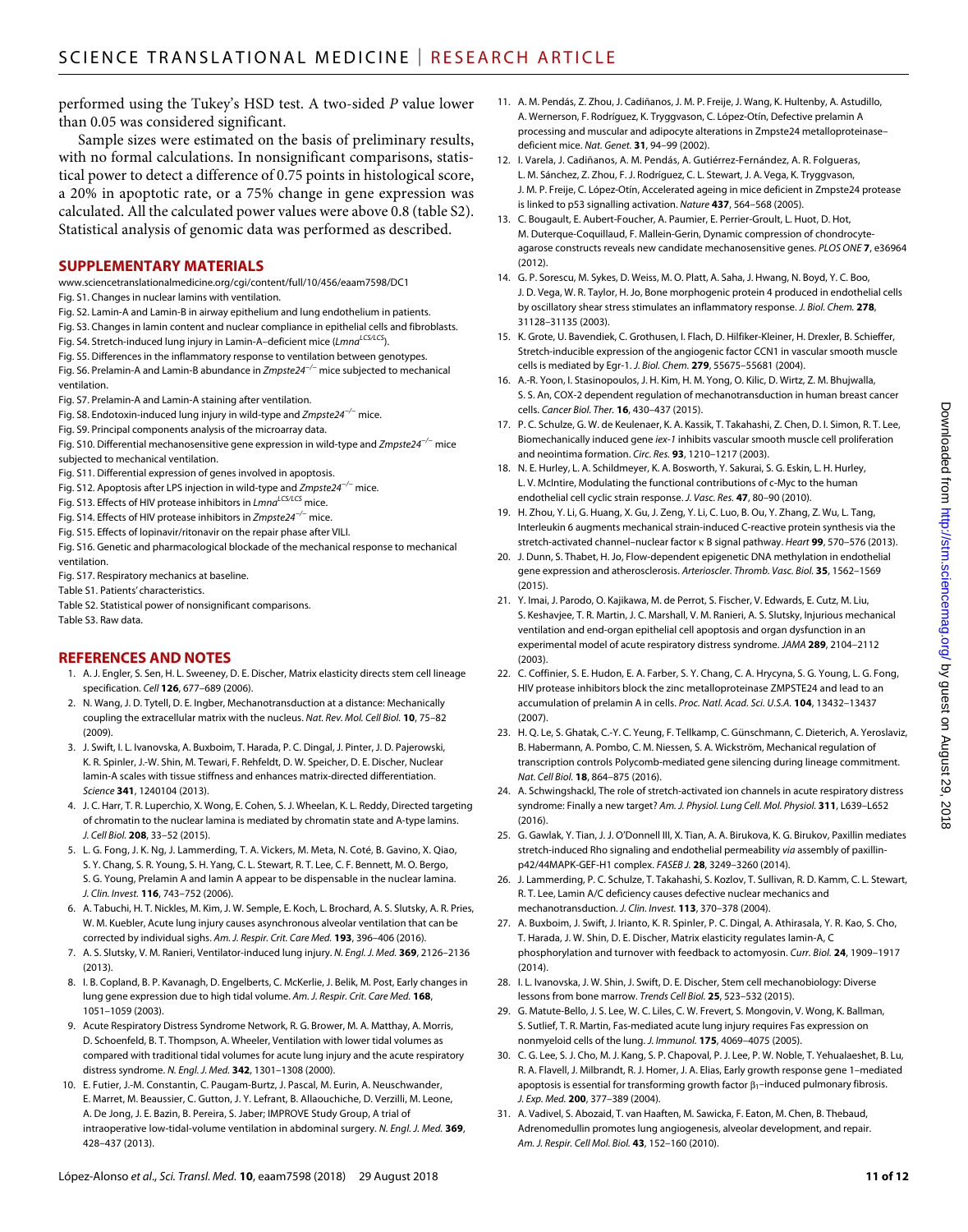- 32. S. K. Kolluri, N. Bruey-Sedano, X. Cao, B. Lin, F. Lin, Y.-H. Han, M. I. Dawson, X.-k. Zhang, Mitogenic effect of orphan receptor TR3 and its regulation by MEKK1 in lung cancer cells. *Mol. Cell. Biol.* **23**, 8651–8667 (2003).
- 33. M. de Vries, I. H. Heijink, R. Gras, L. E. den Boef, M. Reinders-Luinge, S. D. Pouwels, M. N. Hylkema, M. van der Toorn, U. Brouwer, A. J. M. van Oosterhout, M. C. Nawijn, Pim1 kinase protects airway epithelial cells from cigarette smoke-induced damage and airway inflammation. *Am. J. Physiol. Lung Cell. Mol. Physiol.* **307**, L240–L251 (2014).
- 34. R. Blundell, D. J. Harrison, S. O'Dea, p21(Waf1/Cip1) regulates proliferation and apoptosis in airway epithelial cells and alternative forms have altered binding activities. *Exp. Lung Res.* **30**, 447–464 (2004).
- 35. M. L. Wynn, A. C. Ventura, J. A. Sepulchre, H. J. García, S. D. Merajver, Kinase inhibitors can produce off-target effects and activate linked pathways by retroactivity. *BMC Syst. Biol.* **5**, 156 (2011).
- 36. A. González-López, A. Astudillo, E. Garcia-Prieto, M. S. Fernández-García, A. López-Vázquez, E. Batalla-Solis, F. Taboada, A. Fueyo, G. M. Albaiceta, Inflammation and matrix remodeling during repair of ventilator-induced lung injury. *Am. J. Physiol. Lung Cell. Mol. Physiol.* **301**, L500–L509 (2011).
- 37. S. Perrin, J. Cremer, O. Faucher, J. Reynes, P. Dellamonica, J. Micallef, C. Solas, B. Lacarelle, C. Stretti, E. Kaspi, A. Robaglia-Schlupp, C. Nicolino-Brunet, C. Tamalet, N. Levy, I. Poizot-Martin, P. Cau, P. Roll, HIV protease inhibitors do not cause the accumulation of prelamin A in PBMCs from patients receiving first line therapy: The ANRS EP45 "aging" study. *PLOS ONE* **7**, e53035 (2012).
- 38. A. D. Badley, In vitro and in vivo effects of HIV protease inhibitors on apoptosis. *Cell Death Differ.* **12** (suppl. 1), 924–931 (2005).
- 39. J.-W. Shin, K. R. Spinler, J. Swift, J. A. Chasis, N. Mohandas, D. E. Discher, Lamins regulate cell trafficking and lineage maturation of adult human hematopoietic cells. *Proc. Natl. Acad. Sci. U.S.A.* **110**, 18892–18897 (2013).
- 40. G. Matute-Bello, G. Downey, B. B. Moore, S. D. Groshong, M. A. Matthay, A. S. Slutsky, W. M. Kuebler; Acute Lung Injury in Animals Study Group, An official American Thoracic Society workshop report: Features and measurements of experimental acute lung injury in animals. *Am. J. Respir. Cell Mol. Biol.* **44**, 725–738 (2011).
- 41. C. Kilkenny, W. J. Browne, I. C. Cuthill, M. Emerson, D. G. Altman, Improving bioscience research reporting: The ARRIVE guidelines for reporting animal research. *PLOS Biol.* **8**, e1000412 (2010).
- 42. I. López-Alonso, A. Aguirre, A. González-López, Á. F. Fernandez, L. Amado-Rodríguez, A. Astudillo, E. Batalla-Solis, G. M. Albaiceta, Impairment of autophagy decreases ventilator-induced lung injury by blockade of the NF-<sub>KB</sub> pathway. Am. J. Physiol. Lung *Cell. Mol. Physiol.* **304**, L844–L852 (2013).
- 43. J. Blázquez-Prieto, I. López-Alonso, L. Amado-Rodríguez, E. Batalla-Solís, A. González-López, G. M. Albaiceta, Exposure to mechanical ventilation promotes tolerance to ventilatorinduced lung injury by *Ccl3* downregulation. *Am. J. Physiol. Lung Cell. Mol. Physiol.* **309**, L847–L856 (2015).
- 44. ARDS Definition Task Force, V. M. Ranieri, G. D. Rubenfeld, B. T. Thompson, N. D. Ferguson, E. Caldwell, E. Fan, L. Camporota, A. S. Slutsky, Acute respiratory distress syndrome: The Berlin Definition. *JAMA* **307**, 2526–2533 (2012).
- 45. I. Ivanovska, J. Swift, T. Harada, J. D. Pajerowski, D. E. Discher, Physical plasticity of the nucleus and its manipulation. *Methods Cell Biol.* **98**, 207–220 (2010).

**Acknowledgments:** We thank C. López-Otin, F. G. Osorio, A. Fueyo, C. Bárcena, and L. del Campo for the gift of mutant mice and their invaluable help during the development of this work, D. Navajas for his comments on nuclear mechanics studies, and M. Pitiot for her collaboration with histological studies. **Funding:** Supported by Instituto de Salud Carlos III (Plan Estatal I+D+i, PI13/02189 and PI16/01614, FEDER funds). I.L.-A. is the recipient of grants from Fundación para el fomento en Asturias de la investigación científica aplicada y la tecnología (FICYT; GRUPIN14-089, Consejería de Hacienda, Principado de Asturias, Spain) and Fundación Asturcor. C.H. is the recipient of a grant from Instituto de Salud Carlos III (Contratos Sara Borrell, CD16/00033). L.A.-R. is the recipient of a grant from Instituto de Salud Carlos III (Contratos Rio Hortega, CM16/00128). G.M.A. is the recipient of a grant from Instituto de Salud Carlos III (INT-15/002). Instituto Universitario de Oncología is supported by Fundación Bancaria Caja de Ahorros de Asturias. **Author contributions:** G.M.A. was responsible for the study concept and holds the responsibility for the data integrity. I.L.-A., A.G.-L., and G.M.A. designed the experiments. I.L.-A., J.B.-P., L.A.-R., and A.G.-L. performed the animal experiments, obtained the samples, and made the in vivo measurements. I.L.-A., J.B.-P., C.H., and C.L.-M. performed the biochemical analyses, including Western blotting qPCR and sample processing for microarray experiments. L.A.-R. collected patients' data. I.L.-A., G.M.A., and A.G.-L. performed the cell culture studies. A.A. contributed to the histological and electron microscopy studies. I.L.-A. and M.S. performed the measurements of nuclear compliance. G.M.A. and I.L.-A. analyzed the data. G.M.A. and C.C.d.S. were responsible for the analyses of genomic data. G.M.A., I.L.-A., and C.C.d.S. wrote the manuscript. All authors reviewed the final version. **Competing interests:** The authors declare that they have no competing interests. **Data and materials availability:** Genomic data have been deposited in GEO (accession number GSE85269). The rest of the data associated with this study are present in the paper or the Supplementary Materials.

Submitted 16 January 2017 Resubmitted 30 August 2017 Accepted 25 January 2018 Published 29 August 2018 10.1126/scitranslmed.aam7598

**Citation:** I. López-Alonso, J. Blázquez-Prieto, L. Amado-Rodríguez, A. González-López, A. Astudillo, M. Sánchez, C. Huidobro, C. López-Martínez, C. C. dos Santos, G. M. Albaiceta, Preventing loss of mechanosensation by the nuclear membranes of alveolar cells reduces lung injury in mice during mechanical ventilation. *Sci. Transl. Med.* **10**, eaam7598 (2018).